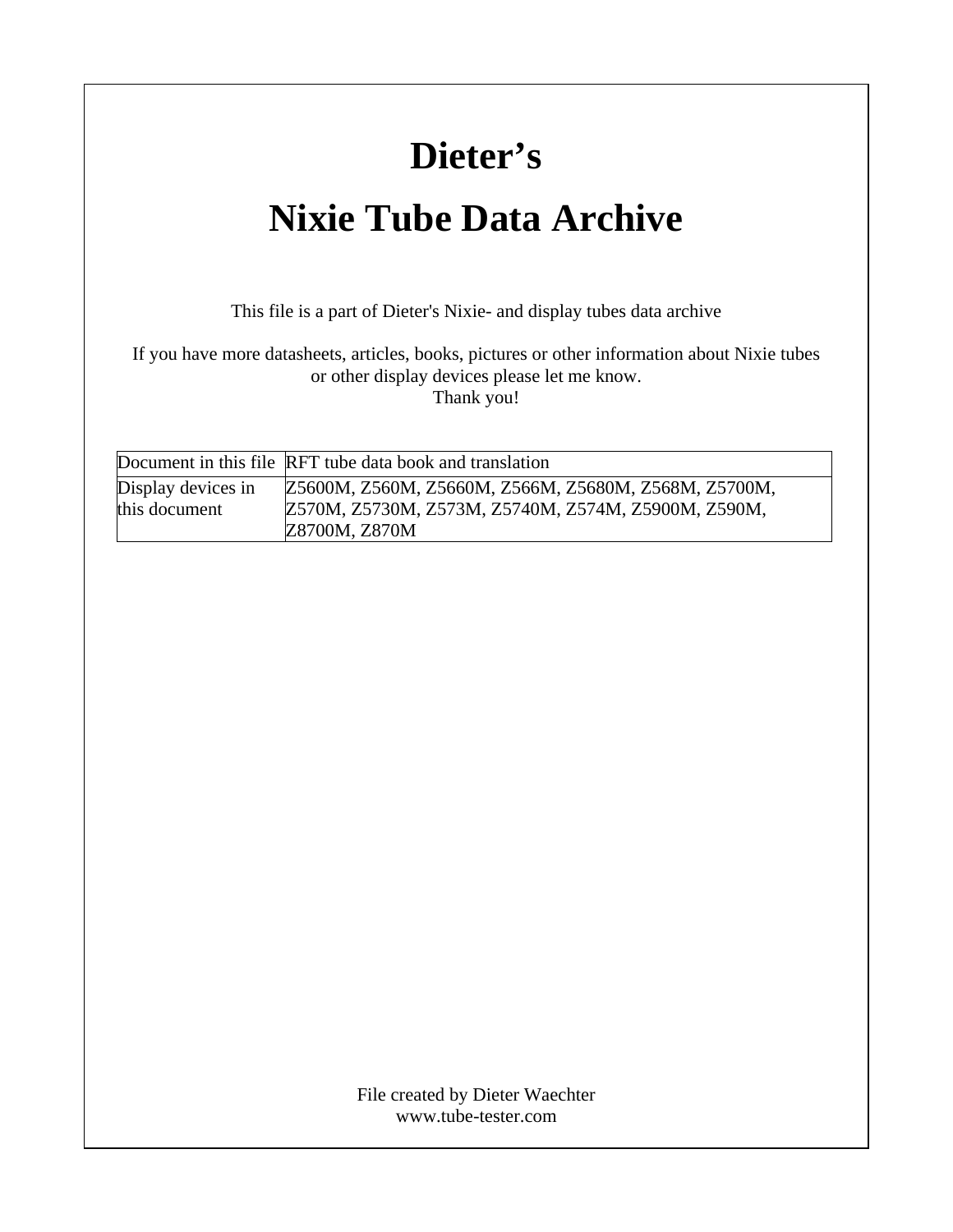| mit Farbfilter<br>ohne Farbfilter<br>Anzeige  |                               | Z 560<br>M<br>Z 5600 M | Z 566 M<br>Z 5660 M | Z 568<br>M<br>Z 5680 M | Z 570<br>M       |  |
|-----------------------------------------------|-------------------------------|------------------------|---------------------|------------------------|------------------|--|
|                                               |                               |                        |                     |                        | Z 5700 M         |  |
|                                               |                               | $0 \text{ bis } 9$     | 0 bis 9             | $0$ bis $9$            | 0 bis 9          |  |
| Symbol                                        |                               |                        |                     |                        |                  |  |
| Leserichtung                                  |                               | frontal                | seitlich            | seitlich               | seitlich         |  |
| Höhe der Symbole in mm                        |                               | 15,5                   | 30                  | 50                     | 13               |  |
| Betrachtungsabstand (max.) in m               |                               | $\approx$ 10           | $\approx$ 18        | $\approx$ 30           | 8                |  |
| Kennwerte                                     |                               |                        |                     |                        |                  |  |
| Anodenzündspannung                            | $U_{\sigma z}$ in V           | 145                    | 150                 | 150                    | 150              |  |
| Anodenbrennspannung                           | $U_{\alpha B}$ in $V$         | 135                    | 140                 | 140                    | <b>140</b>       |  |
| Anodenlöschspannung                           | Ualösch in V                  | 120                    | 120                 | 120                    | 120              |  |
| Grenzwerte (absolut)                          |                               |                        |                     |                        |                  |  |
|                                               | Betriebsspannung Ub min. in V |                        | 170                 | <b>200</b>             | 170 <sub>°</sub> |  |
| Katodenstrom $\ $ k min. in mA                |                               |                        | 3                   | 4                      | 1,5              |  |
| $i_k$ max. in mA                              |                               | 2,5                    | 6                   | 7                      | 2,5              |  |
| Katodenspitzenstrom I <sub>ks</sub> max in mA |                               | 10 <sub>1</sub>        | 20                  | 25                     | 12 <sub>2</sub>  |  |
| Umgebungstemperatur                           |                               |                        |                     |                        |                  |  |
| bei Lagerung t <sub>amb</sub>                 | min. in ${}^{\circ}$ C        | $\sim$ 50              | $-50$               | $-- 50$                | $-50$            |  |
|                                               | max. in $^{\circ}$ C          | 70                     | 70                  | 7C                     | 70               |  |
| bei Betrieb tamb                              | min. in $^{\circ}$ C          | $-10$                  | $-10$               | $-10$                  | $-10$            |  |
|                                               | $max.$ in $^{\circ}$ C        | 50                     | 50                  | 50                     | 50               |  |
|                                               |                               | Stift 8                | Stift 8             | Stift 10               | Draht 7          |  |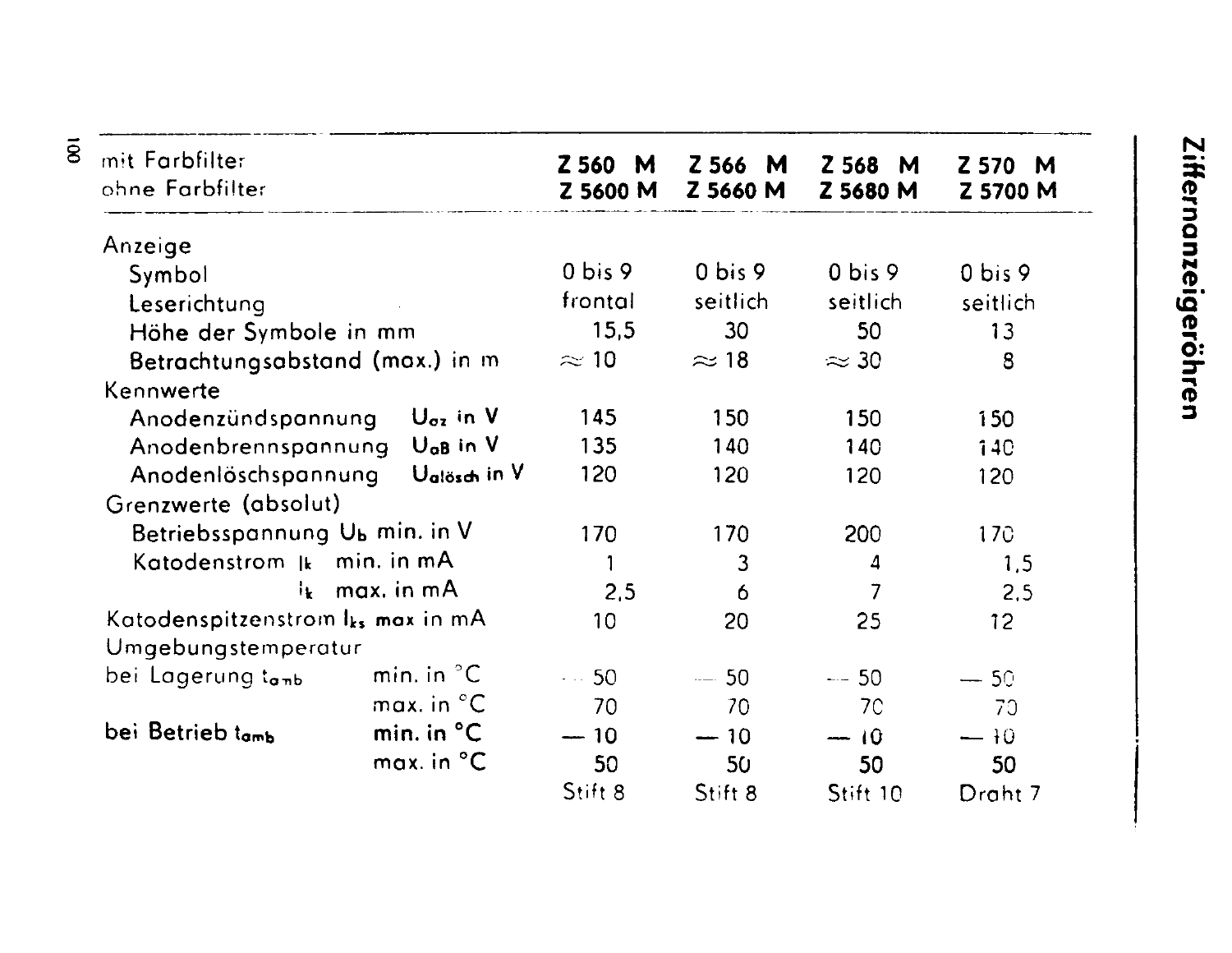| with contrast filter coating    |                             | Z 560<br>M | Z 566<br>M | Z 568<br>M     | Z 570<br>M |
|---------------------------------|-----------------------------|------------|------------|----------------|------------|
| without contrast filter coating |                             | Z 5600 M   | Z 5660 M   | Z 5680 M       | Z 5700 M   |
| <b>Display</b>                  |                             |            |            |                |            |
| Symbols                         |                             | $0$ to $9$ | $0$ to $9$ | $0$ to $9$     | $0$ to $9$ |
| Viewing direction               |                             | end        | side       | side           | side       |
| Character height (mm)           |                             | 15.5       | 30         | 50             | 13         |
| Maximum viewing distance (m)    |                             | ~10        | ~18        | $~1$ - 30      | $-8$       |
| <b>Typical values</b>           |                             |            |            |                |            |
| Ignition voltage                | $\mathsf{V}_{\mathsf{ign}}$ | 145        | 150        | 150            | 150        |
| Maintaining voltage             | $V_{\text{maint}}$          | 135        | 140        | 140            | 140        |
| Extinguishing voltage           | $\mathsf{V}_{\mathsf{ext}}$ | 120        | 120        | 120            | 120        |
| Absolute limiting values        |                             |            |            |                |            |
| Minimum supply voltage          | $V_{\text{supply}}$         | 170        | 170        | 200            | 170        |
| Continuous current (mA)         | $I_k$ min.                  | 1          | 3          | $\overline{4}$ | 1.5        |
|                                 | $I_k$ max.                  | 2.5        | 6          | 7              | 2.5        |
| Pulse current (mA)              | $I_{kp}$ max.               | 10         | 20         | 25             | 12         |
| Ambient temperature (°C)        |                             |            |            |                |            |
| <b>Storage</b>                  | $t_{amb}$ min.              | $-50$      | $-50$      | -50            | $-50$      |
|                                 | $t_{amb}$ max.              | 70         | 70         | 70             | 70         |
| Operating                       | $t_{amb}$ min.              | $-10$      | $-10$      | $-10$          | $-10$      |
|                                 | $t_{amb}$ max.              | 50         | 50         | 50             | 50         |
| <b>Installation</b>             |                             | Pin 8      | Pin 8      | <b>Pin 10</b>  | Wire 7     |
|                                 |                             | at top     | at front   | at front       | at front   |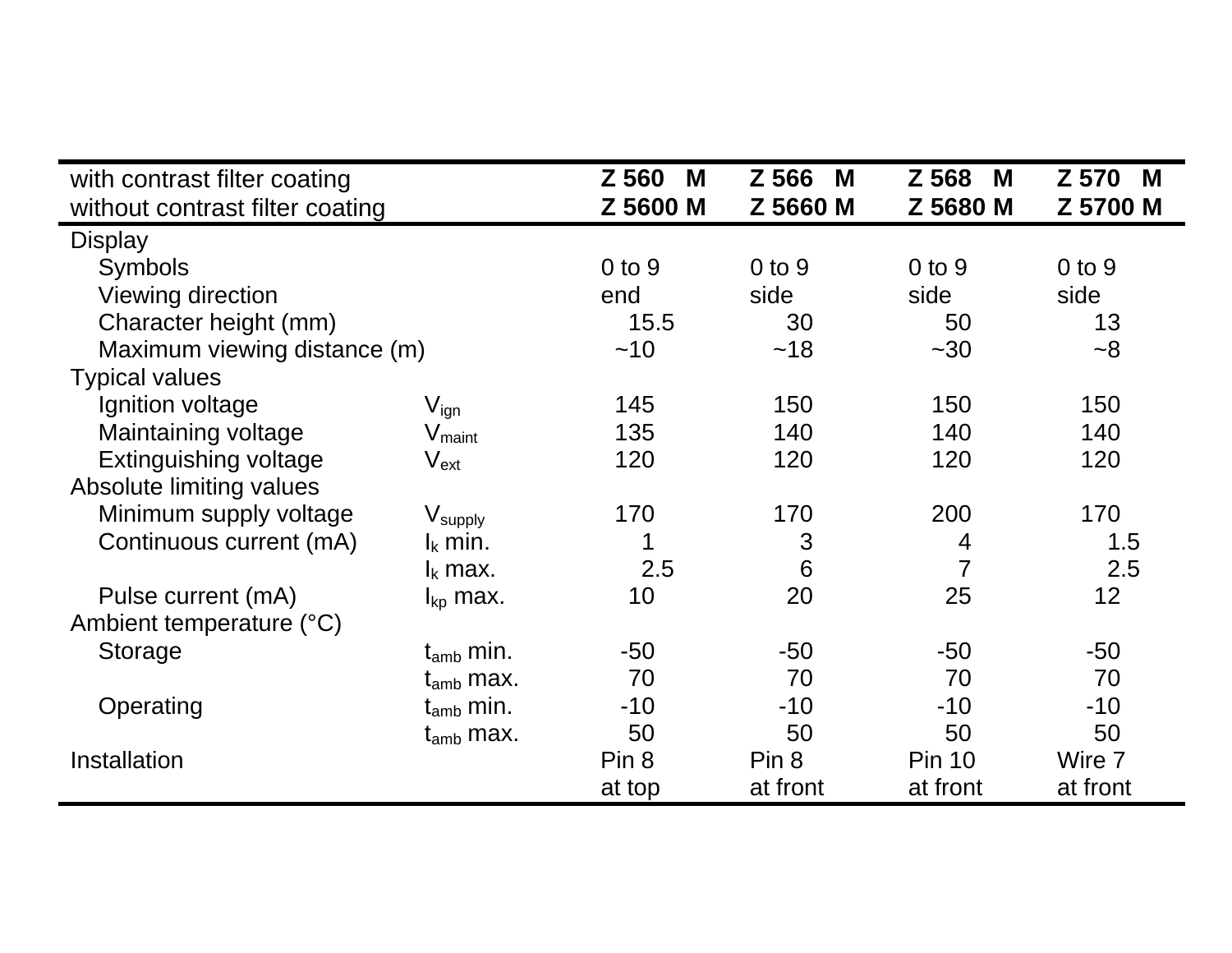| ohne Farbfilter<br>mit Farbfilter        | Z 573 M<br>Z 5730 M | Z 574 M<br>Z 5740 M | Z 590 -<br>М<br>Z 5900 M       | <b>Z870 M</b><br>Z 8700 M |
|------------------------------------------|---------------------|---------------------|--------------------------------|---------------------------|
| Anzeige                                  |                     |                     |                                |                           |
| Symbol                                   | 0 bis 9             | 0 bis 9             |                                | 0 bis 9<br>biquinar       |
| Dezimalzeichen                           | rechts              | links               | beiderseits                    |                           |
| Leserichtung                             | seitlich            | seitlich            | seitlich                       | seitlich                  |
| Höhe der Symbole in mm                   | 13                  | 13                  | 10 <sub>1</sub>                | 15,5                      |
| Betrachtungsabstand in m                 | $\sim$ 8            | $\sim$ 8            | 5                              | 10 <sub>1</sub>           |
| Kennwerte                                |                     |                     |                                |                           |
| Anodenzündspannung Uoz in V              | 150                 | 150                 | 150                            | 150                       |
| Anodenbrennspannung U <sub>aB</sub> in V | 140                 | 140                 | 140                            |                           |
| Anodenlöschspannung Uslösch in V         | 120                 | 120                 |                                | 140                       |
| Grenzwerte (absolut)                     |                     |                     | 120                            |                           |
| Betriebsspannung Ub min in V             | 170                 | 170                 | 170                            |                           |
| Katodenstrom I <sub>k</sub> min in mA    | 1,5                 |                     |                                | 170                       |
| Ik max in mA                             |                     | 1,5                 | J.                             | $\frac{3}{5}$             |
| Katodenspitzenstrom Iks max in mA        | 2,5                 | 2,5                 | 2                              |                           |
| Umgebungstemperatur                      | 12                  | 12 <sup>2</sup>     | 10                             | $\overline{7}$            |
| bei Lagerung tamb min. in °C             |                     |                     |                                |                           |
| $t_{amb}$ max, in $°C$                   | 50                  | $-50$               | $-50$                          | 50<br>$\hat{z}_1$ and     |
| bei Betrieb tamb min. in °C              | 70                  | 70                  | 70                             | 70                        |
| $t_{amb}$ max. in $\degree$ C            | 10                  | 10                  | 10<br>$\overline{\phantom{m}}$ | $-$ 10                    |
| Einbau                                   | 50                  | 50                  | 50                             | 50                        |
|                                          | Draht 7             | Draht 7             |                                | Stift 8                   |
|                                          | vorn                | vorn                |                                | vorn                      |

 $\overline{101}$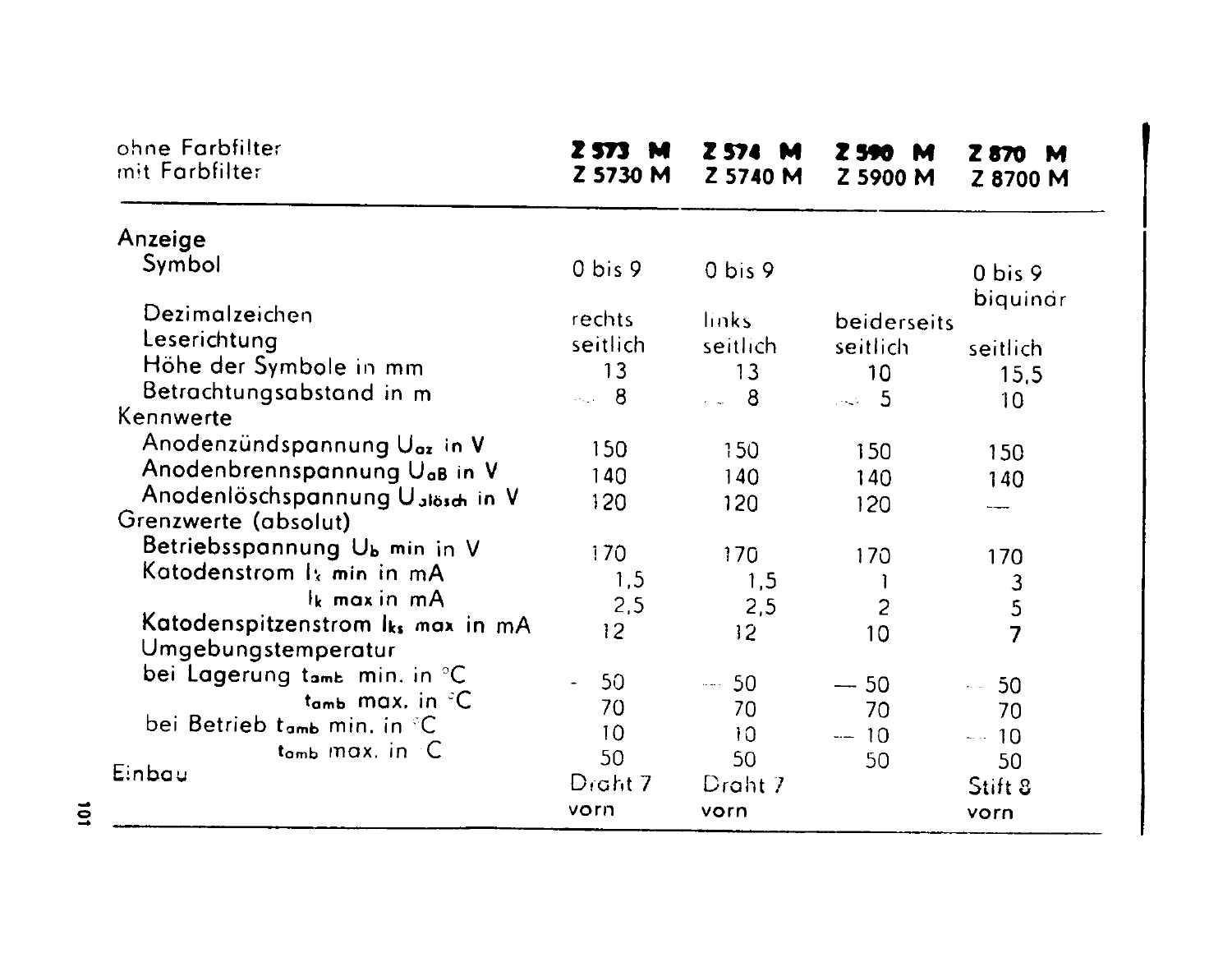| with contrast filter coating<br>without contrast filter coating |                             | Z 573<br>M<br>Z 5730 M | Z 574<br>M<br>Z 5740 M | Z 590<br>M<br>Z 5900 M | Z 870<br>M<br>Z 8700 M   |  |
|-----------------------------------------------------------------|-----------------------------|------------------------|------------------------|------------------------|--------------------------|--|
| <b>Display</b>                                                  |                             |                        |                        |                        |                          |  |
| <b>Symbols</b>                                                  |                             | $0$ to $9$             | $0$ to $9$             |                        | $0$ to $9$<br>bi-quinary |  |
| Decimal point                                                   |                             | right                  | left                   | both sides             |                          |  |
| Viewing direction                                               |                             | side                   | side                   | side                   | side                     |  |
| Character height (mm)                                           |                             | 13                     | 13                     | 10                     | 15.5                     |  |
| Maximum viewing distance (m)                                    |                             | $~-8$                  | $~-8$                  | ~1                     | ~10                      |  |
| <b>Typical values</b>                                           |                             |                        |                        |                        |                          |  |
| Ignition voltage                                                | $V_{\mathsf{ign}}$          | 150                    | 150                    | 150                    | 150                      |  |
| Maintaining voltage                                             | $V_{\text{maint}}$          | 140                    | 140                    | 140                    | 140                      |  |
| Extinguishing voltage                                           | $\mathsf{V}_{\mathsf{ext}}$ | 120                    | 120                    | 120                    |                          |  |
| Absolute limiting values                                        |                             |                        |                        |                        |                          |  |
| Minimum supply voltage                                          | $V_{\sf supply}$            | 170                    | 170                    | 170                    | 170                      |  |
| Continuous current (mA)                                         | $I_k$ min.                  | 1.5                    | 1.5                    | 1                      | 3                        |  |
|                                                                 | $I_k$ max.                  | 2.5                    | 2.5                    | $\overline{2}$         | $\frac{5}{7}$            |  |
| Pulse current (mA)                                              | $I_{kp}$ max.               | 12                     | 12                     | 10                     |                          |  |
| Ambient temperature (°C)                                        |                             |                        |                        |                        |                          |  |
| Storage                                                         | $t_{amb}$ min.              | $-50$                  | $-50$                  | $-50$                  | $-50$                    |  |
|                                                                 | $t_{amb}$ max.              | 70                     | 70                     | 70                     | 70                       |  |
| Operating                                                       | $t_{\rm amb}$ min.          | $-10$                  | $-10$                  | $-10$                  | $-10$                    |  |
|                                                                 | $t_{amb}$ max.              | 50                     | 50                     | 50                     | 50                       |  |
| Installation                                                    |                             | Wire 7                 | Wire 7                 |                        | Pin 8                    |  |
|                                                                 |                             | at front               | at front               |                        | at front                 |  |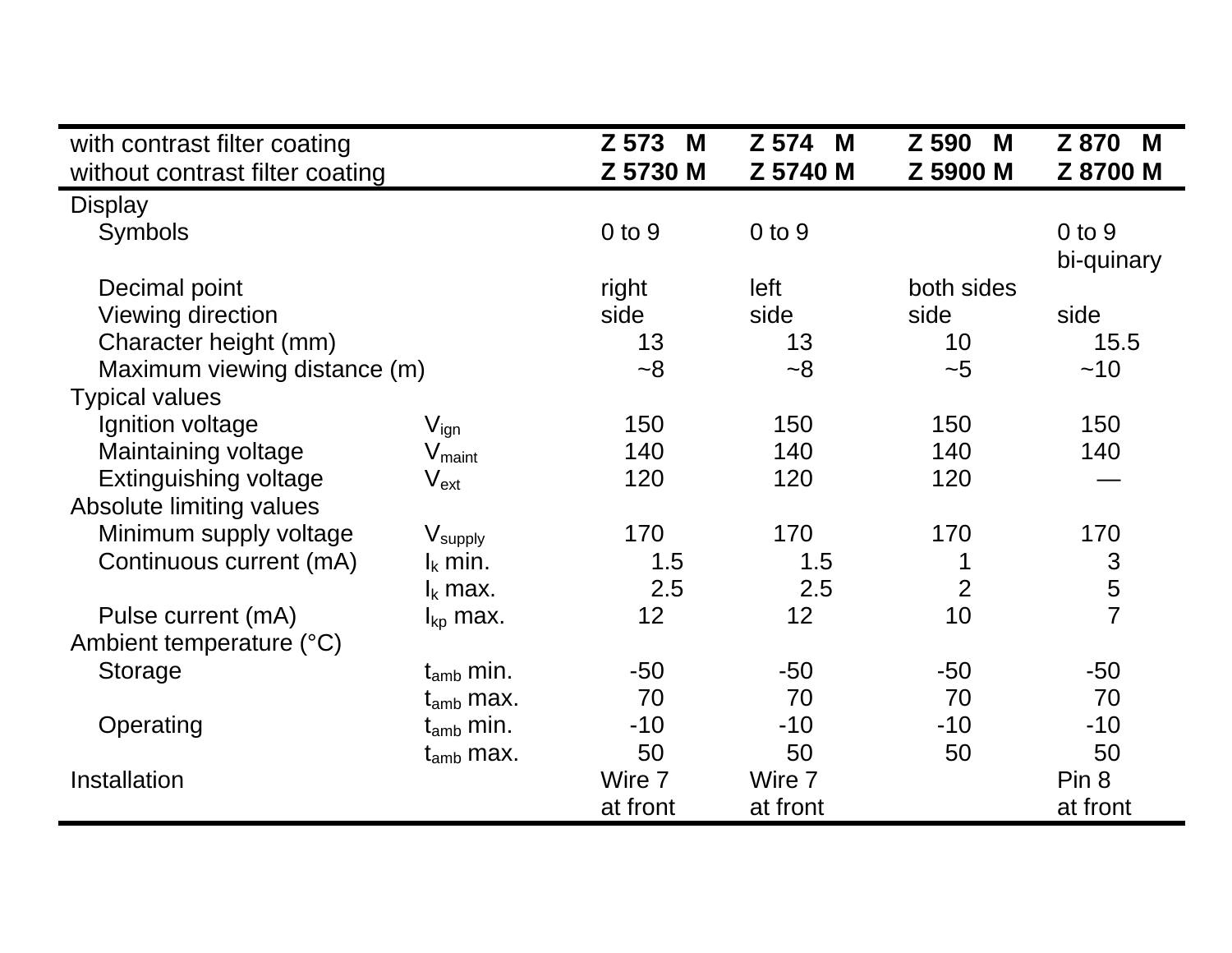